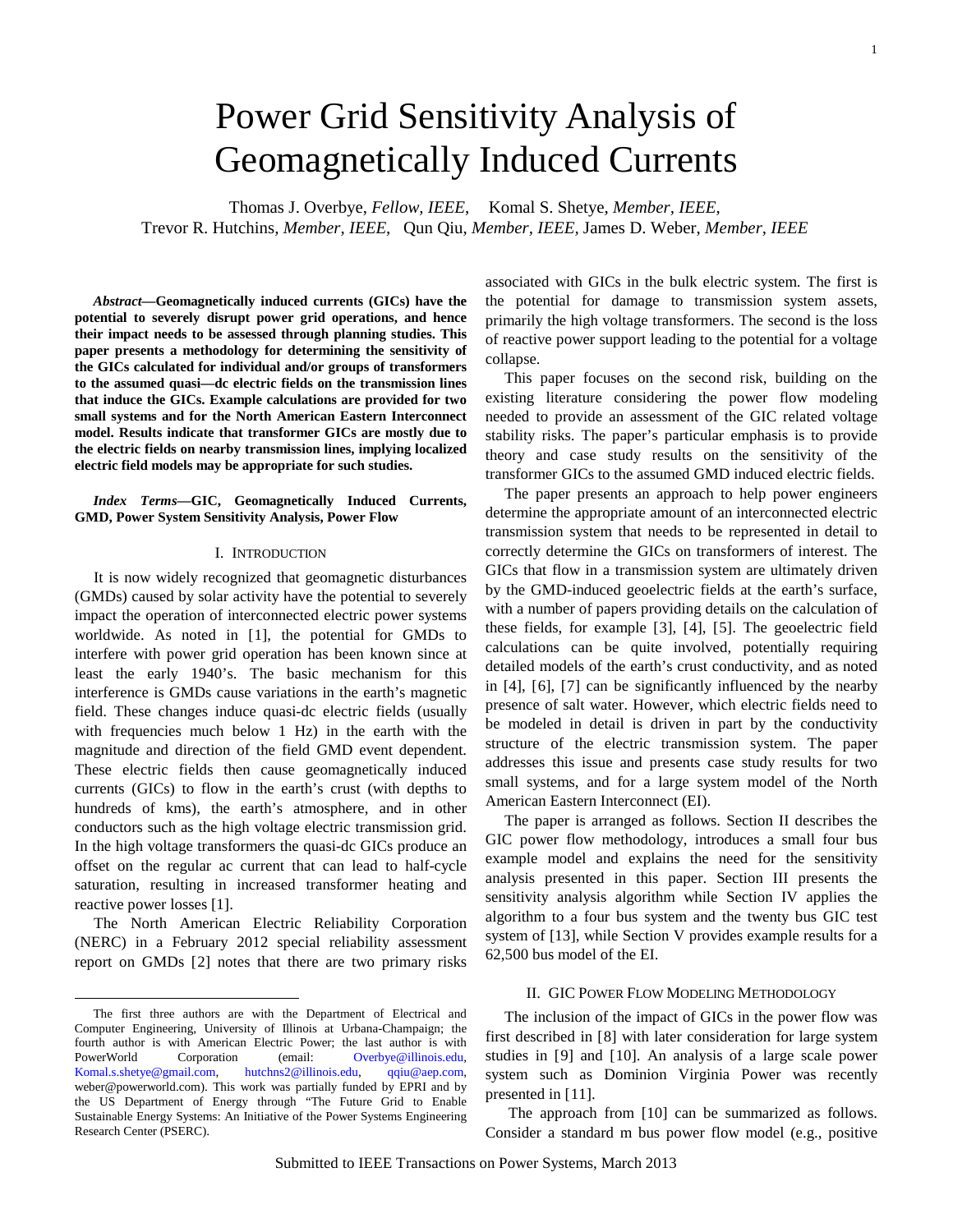sequence) in which the m buses are grouped into s substations; let  $n = m+s$ . Because the GICs are considered to be dc, how they flow through the power grid can be determined by solving

$$
\mathbf{V} = \mathbf{G}^{-1} \mathbf{I} \tag{1}
$$

where **G** is an n by n symmetric matrix similar in form to the power system bus admittance matrix, except 1) it is a real matrix with just conductance values, 2) the conductance values are determined by the parallel combination of the three individual phase resistances, 3) **G** is augmented to include the substation neutral buses and substation grounding resistance values, 4) transmission lines with series capacitive compensation are omitted since series capacitors block dc flow, and 5) the transformers are modeled with their winding resistance to the substation neutral and in the case of autotransformers both the series and common windings are represented. Of course for large systems **G** is quite sparse and hence [\(1\)](#page-1-1) can be solved with computational effort equivalent to a single power flow iteration. When solved the voltage vector **V** contains entries for the s substation neutral dc voltages and the m bus dc voltages.

The vector **I** models the impact of the GMD-induced electric fields as Norton equivalent dc current injections. Two main methods have been proposed for representing this electric field variation in the power grid: either as dc voltage sources in the ground in series with the substation grounding resistance or as dc voltage sources in series with the transmission line resistances [\[8\]](#page-0-2), [[12\]](#page-6-11). In both approaches these Thevenin equivalent voltages are converted to Norton equivalent currents that are then used in **I**. In [\[12\]](#page-1-2) it was shown that while the two methods are equivalent for uniform electric fields, but only the transmission line approach can handle the non-uniform electric fields that would be expected in a real GMD event. This is the approach used in this paper.

Using the approach of [\[12\]](#page-1-2), to calculate the GMD-induced voltage on transmission line k,  $U_k$ , the electric field is just integrated over the length of the transmission line [[13\]](#page-6-12),

$$
U_k = \int_{\mathcal{R}} \overline{E} \cdot d\overline{I} \tag{2}
$$

where  $\hat{\mathcal{R}}$  is the geographic route of transmission line k,  $\overline{E}$  is the electric field along this route, and  $d\bar{l}$  is the incremental line segment. Note, here we use the symbol U for the voltages induced to the lines to differentiate from the bus and substation voltages in [\(1\)](#page-1-1).

If the electric field is assumed to be uniform over the route of the transmission line then [\(2\)](#page-1-3) is path independent and can be solved just knowing the geographic location of the transmission line's terminal buses. In this case [\(2\)](#page-1-3) can be simplified to either

$$
U_{k} = E_{k,N} L_{k,N} + E_{k,E} L_{k,E}
$$
 (3)

when expressed in rectangular coordinates, or

<span id="page-1-5"></span>
$$
U_{k} = E_{k} L_{k} \cos(\theta_{k,E} - \theta_{k,L})
$$
 (4)

<span id="page-1-1"></span>if polar coordinates are used. In [\(3\)](#page-1-4)  $E_{k,N}$  is the northward electric field (V/km) over line k,  $E_{k,E}$  is the eastward electric field (V/km),  $L_{k,N}$  is the line's northward distance (km), and  $L_E$ is the eastward distance (km). In [\(4\)](#page-1-5)  $E_k$  is the magnitude of the electric field (V/km),  $\theta_{k,E}$  is its compass direction (with north defined as 0 degrees),  $L_k$  is the distance between the two terminal substations of the line, and  $\theta_{k,L}$  is the compass direction from the substation of the arbitrarily defined "from" bus i to the substation of the "to" bus j.

Define the electric field tangential to the line as

$$
E_{k,T} = E_k \cos(\theta_{k,E} - \theta_{k,L})
$$
\n(5)

Then using [\(5\)](#page-1-6)[, \(4\)](#page-1-5) simplifies to

<span id="page-1-7"></span><span id="page-1-6"></span>
$$
U_k = E_{k,T} L_k \tag{6}
$$

The degree of solution error introduced by assuming a uniform field over a line's route is one of the contributions of this paper. However, it is important to note that assuming the electric field is uniform over the path of a particular line is quite different than assuming the field is uniform throughout the study footprint. Because GMDs are continental in scope, the variation in the electric field over most line lengths would likely not be significant. In the case of long lines, the voltage can be approximated by dividing the line into segments, and assuming a uniform field over the individual segments, and then summing the results.

<span id="page-1-2"></span>In developing the sensitivity analysis in the next section, it is useful to modify [\(1\)](#page-1-1) to write the input in terms of the vector of electric field magnitudes tangential to each of the K transmission lines in the system,

$$
\mathbf{V} = \mathbf{G}^{-1} \mathbf{B} \mathbf{E}_T \tag{7}
$$

<span id="page-1-3"></span><span id="page-1-0"></span>where  $\mathbf{E}_T$  is a K-dimensional real vector with entries giving the magnitude of the electric field tangential to each line, as per [\(5\)](#page-1-6). **B** is an n by K real matrix in which each column, corresponding to line k, has non-zeros only at the location of the "from" end bus i and the "to" end bus j; the magnitude of these values is the line's conductance,  $g_k$ , multiplied by the distance between the line's terminal,  $L_k$ , with a sign convention such that the "from" end has a positive value, and the "to" end a negative value.

<span id="page-1-4"></span>Before moving on to the sensitivity derivation, it may be helpful to introduce a small example system. Consider the three substation (s=3), four bus (m = 4) system shown in Fig. 1 with Bus 1 in Substation A, Buses 2 and 3 in Substation B and Bus 4 in Substation C. Assume all the substations have grounding resistance 0.2  $\Omega$ , that the Bus 1 generator has an implicitly modeled generator step-up (GSU) transformer with resistance of 0.15  $\Omega$ /phase on the high (wye-grounded) side (0.05  $\Omega$  for the three phases in parallel), and that the Bus 4 generator has a similar GSU transformer with 0.15  $Ω$ /phase.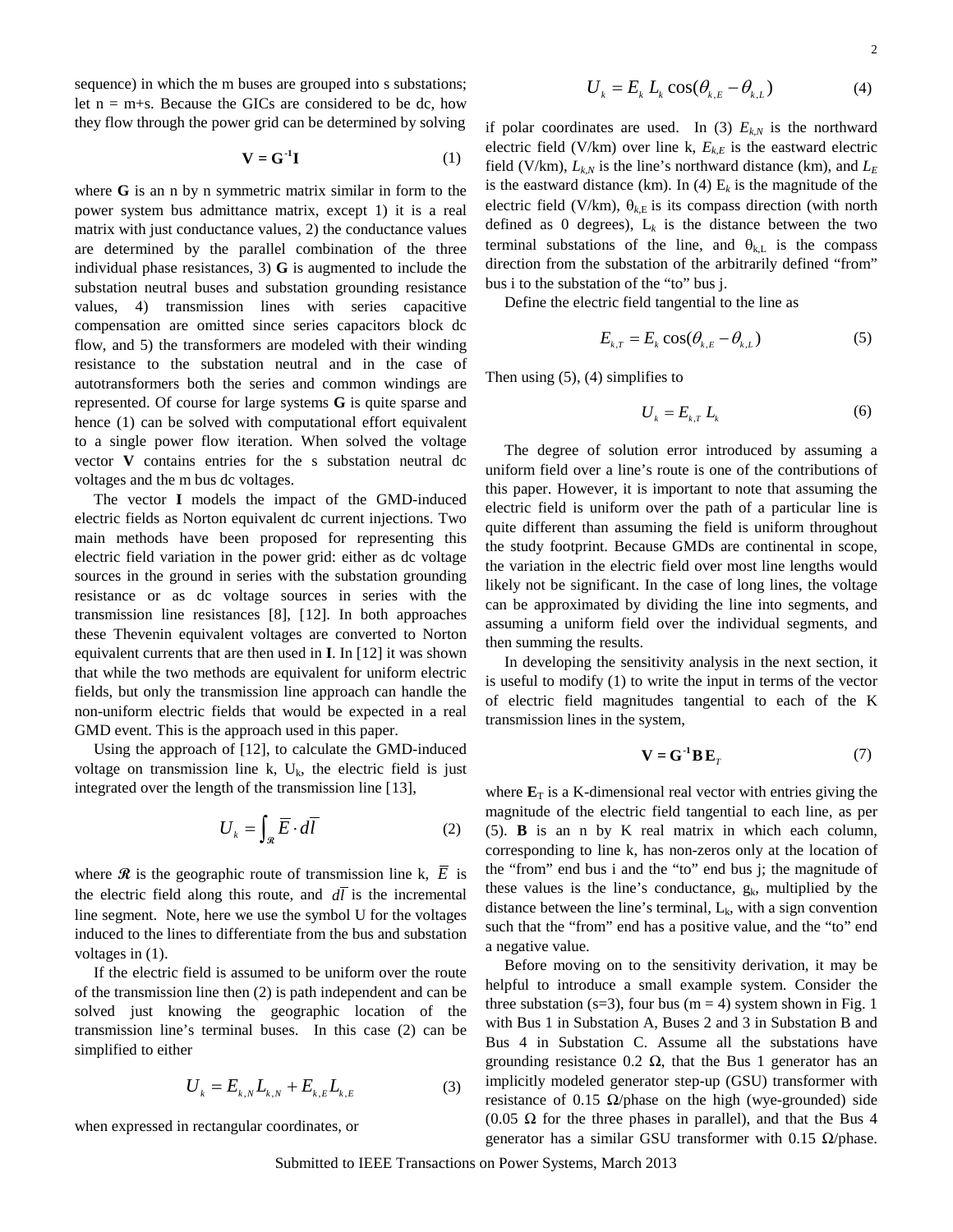There is a 345 kV transmission line between Buses 1 and 2 with resistance of 3  $\Omega$ /phase, and a 500 kV line between Buses 3 and 4 with a resistance of 2.4  $\Omega$ /phase. Buses 2 and 3 are connected through a wye-grounded autotransformer with resistance of 0.04  $\Omega$ /phase for the common winding and 0.06  $\Omega$ /phase for the series winding.<sup>[2](#page-2-5)</sup>



Fig. 1 Three substation, four bus GIC example

Assume the substations are at the same latitude, with Substation A 150 km to the west of B, and C 150 km to the east of B. With a 1 V/km assumed eastward GMD induced electric field (parallel to the lines), [\(6\)](#page-1-7) gives induced voltages of 150V for each of the lines. The system **G** matrix is shown in Table [1](#page-2-0) and the **B** matrix in Table [2.](#page-2-1) With an assumed eastward electric field of 1 V/km the input vector is

$$
\mathbf{E}_{\mathbf{T}} = \begin{bmatrix} I.0 \\ I.0 \end{bmatrix} \tag{8}
$$

giving the voltage vector **V** values shown in Table [3.](#page-2-2)

|             | <b>SubA</b> | <b>SubB</b> | <b>SubC</b> |       |       |         |         |
|-------------|-------------|-------------|-------------|-------|-------|---------|---------|
| <b>SubA</b> | 25          |             |             | $-20$ |       |         |         |
| <b>SubB</b> |             | 80          |             |       | $-75$ |         |         |
| <b>SubC</b> |             |             | 30          |       |       |         | $-25$   |
|             | $-20$       |             |             | 21    |       |         |         |
|             | 0           | $-75$       |             | - 1   | 126   | $-50$   |         |
|             |             |             |             |       | $-50$ | 51.25   | $-1.25$ |
|             |             |             | $-25$       |       |       | $-1.25$ | 26.25   |

<span id="page-2-0"></span>Table 1: **G** matrix (in Siemens) for the four bus system

<span id="page-2-2"></span><span id="page-2-1"></span>Table 2:  $B<sup>T</sup>$  matrix (in Siemens-km) for the four bus system

| Line $\downarrow$ | <b>SubA</b> | <b>SubB</b> | <b>SubC</b> |     |        |       |          |
|-------------------|-------------|-------------|-------------|-----|--------|-------|----------|
| 1 to 2            |             |             |             | 150 | $-150$ |       |          |
| $3$ to 4          |             |             |             |     |        | 187.5 | $-187.5$ |

| Table 3: $V^T$ vector (in volts) for the four bus system |                               |  |                                             |  |  |  |  |  |
|----------------------------------------------------------|-------------------------------|--|---------------------------------------------|--|--|--|--|--|
|                                                          | $SubA$ $SubB$ $SubC$ $\vdash$ |  |                                             |  |  |  |  |  |
| Voltage                                                  |                               |  | $-24.5$ $-3.1$ $27.7$ $-30.7$ $-3.3$ $-6.1$ |  |  |  |  |  |

Once the voltages are known, the GICs flowing in the transmission lines and transformers can be determined by just solving the dc circuit equation for each line, including the GMD induced series voltage for each of the transmissions lines. A potential point of confusion in interpreting the results of the GIC calculations is to differentiate between the per phase currents GICs in transmission lines and transformers,

and the total three phase GICs in these devices. Since the three phases are in parallel, the conversion between the two is straightforward with the total current just three times the per phase current. The convention commonly used for GIC analysis is to use the per phase current for transformers and transmission lines, and the total three phase current for the substation neutral current. Thus for the Fig. 1 system the current flowing in the transmission line between Buses 1 and 2 is

$$
\frac{E_{21} + V_1 - V_2 +}{3 \Omega/\text{phase}} = \frac{(150 - 30.67 + 3.34)}{3} = 40.9 \text{ A} / \text{phase } (9)
$$

The coupling between the GIC calculations and the power flow is the GIC-induced reactive power loss for each transformer r is usually modeled as a linear function of the effective GIC through the transformer [\[1\]](#page-0-0), [[14\]](#page-6-13), [[15](#page-6-14)] with [[16\]](#page-6-15) making the observation that these reactive power losses vary linearly with terminal voltage,

<span id="page-2-4"></span><span id="page-2-3"></span>
$$
Q_{\text{GIC},r} = V_{p\mu,r} K_r I_{\text{Effective},r} \tag{10}
$$

where  $Q_{\text{GIC},r}$  is the additional reactive power loss for the transformer (in Mvar),  $V_{pu,r}$  is the per unit ac terminal voltage for the transformer, and  $K_r$  is a transformer specific scalar with units Mvars/amp.

The value of  $I_{\text{Effective.r}}$  used in [\(10\)](#page-2-3) is an "effective" per phase value that depends on the type of transformer. In the simplest case of a grounded wye-delta, such as is common for a GSU transformers,  $I_{\text{Effective,r}}$  is straightforward – just the current in the grounded (high-side) winding. For transformers with multiple grounded windings and autotransformers the value of  $I<sub>GIC</sub>$  depends upon the current in both coils [\[8\]](#page-0-2). Here we use the approach of [\[15\]](#page-2-4) and [\[10\]](#page-0-3),

<span id="page-2-6"></span>
$$
I_{\text{Effective},r} = \left| I_{GICH,r} + \frac{I_{GICL,r}}{a_{t,r}} \right| \tag{11}
$$

where  $I_{GICH,r}$  is the per phase GIC going into the high side winding (i.e., the series winding of an autotransformer),  $I_{GICL,r}$ is the per phase GIC going into the low side of the transformer, and  $a_{\text{tr}}$  is the standard transformer turns ratio (high voltage divided by low voltage). Note, for an autotransformer the current going into the common winding would just be

$$
I_{\text{GIC},\text{Common},r} = I_{\text{GICH},r} + I_{\text{GICL},r} \tag{12}
$$

The last step needed to facilitate the derivation of the transformer effective current sensitivities is to define a column vector  $C_r$  of dimension n such that

<span id="page-2-7"></span>
$$
I_{\text{Effective,r}} = |\mathbf{C}_r \mathbf{V}| = |\mathbf{C}_r \mathbf{G}^{-1} \mathbf{B} \mathbf{E}_r|
$$
 (13)

where  $C_r$  is quite sparse, containing the per phase conductance values relating the GIC bus and substation dc voltages to the current. For a GSU transformer with a single grounded coil going between bus i and substation neutral s with conductance

Submitted to IEEE Transactions on Power Systems, March 2013

<span id="page-2-5"></span> $2\text{ Since the concept of per unit plays no role in GIC determination,}$ resistance values are expressed in Ohms  $(\Omega)$ , current is in amps  $(A)$ , and the dc voltages are given in volts (V).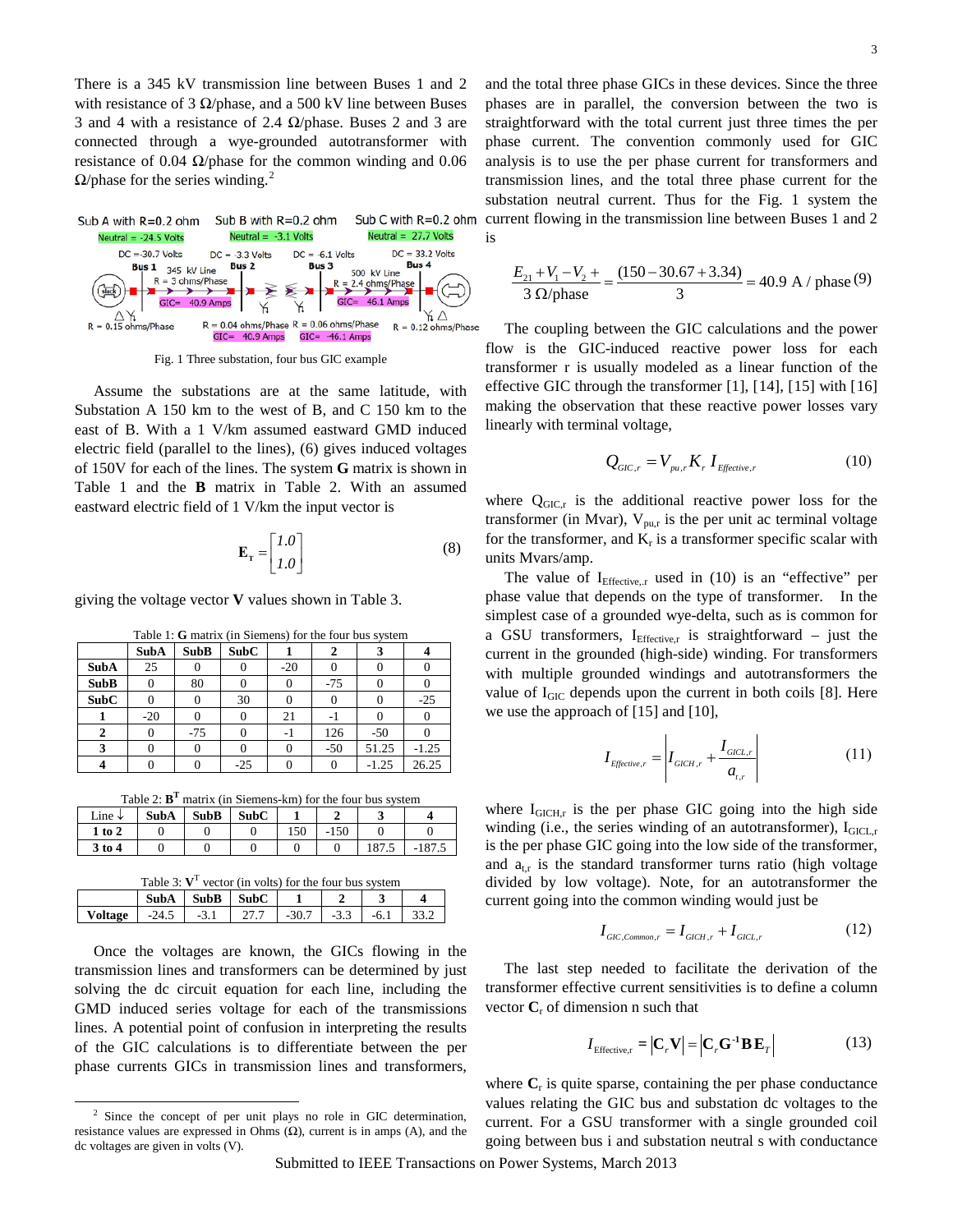$g_{is}$ , the only nonzeros in  $C_r$  would be  $g_{is}$  at the bus i position, and -gis at the substation neutral s position. For an autotransformer between series bus i, common bus j and substation neutral s, [\(11\)](#page-2-6) is

$$
I_{\text{Effective},r} = \left| (V_i - V_j) g_{ij} + \frac{(V_j - V_s) g_{js} - (V_i - V_j) g_{ij}}{a_{i,r}} \right| \tag{14}
$$

The **C** vectors for the three transformers in the four bus example are given in Table [4.](#page-3-0) Using these values and **V** from Table [3](#page-2-2) the  $I_{\text{effective}}$  values of 40.9 amps (Bus 1 GSU), 46.1 amps (Bus 4 GSU) and 17.9 amps (Bus 2 to 3 Autotransformer) are readily verified.

<span id="page-3-0"></span>Table 4: **C** vectors (in Siemens) for the four bus system; note values are conductance per phase as opposed to the three phase values used in **G**

| Transformer      | <b>SubA</b> | <b>SubB</b> | <b>SubC</b> |     |     |     |
|------------------|-------------|-------------|-------------|-----|-----|-----|
| <b>Bus 1 GSU</b> | $-6.7$      |             |             | 6.7 |     |     |
| <b>Bus 4 GSU</b> |             |             | $-8.3$      |     |     | 8.3 |
| Bus $2-3$        |             | $-17.25$    |             |     | 5.2 |     |

# III. SENSITIVITY ANALYSIS

A key concern in performing a power flow GIC impact study is to know the sensitivity of the results to the input electric field assumptions. Motivated by the optimal power flow control sensitivities in [[17\]](#page-6-16), differentiating [\(13\)](#page-2-7) with respect to the electric field vector input gives a column vector of dimension K,

$$
\frac{dI_{\text{Effective,r}}}{dE_T} = \pm \mathbf{C}_r \mathbf{G}^{-1} \mathbf{B} = \pm \mathbf{S}_{T,r}
$$
(15)

with the  $\pm$  resolved using the sign of the absolute value argument from [\(13\)](#page-2-7). The interpretation of these results is each entry k in  $S_{T,r}$ ,  $S_{T,r}[k]$ , tells how I<sub>Effective</sub> for the r<sup>th</sup> transformer would vary for a 1 V/km variation in the electric field tangential to the path of transmission line k.

Then from [\(13\)](#page-2-7) and [\(15\)](#page-3-1), and referring back to the direction definitions fro[m \(4\)](#page-1-5), it is easy to show

$$
I_{E\text{effective},r} = \left| \sum_{k=1}^{K} (\mathbf{S}_{T,r}[k]\mathbf{E}_{T}[k]) \right|
$$
  
= 
$$
\sum_{k=1}^{K} (\mathbf{S}_{T,r}[k]\mathbf{E}[k]\cos(\theta_{k,E} - \theta_{k,L}))
$$
 (16)

in which the elements of the summation indicate the contribution to  $I_{\text{Effective}}$  for the r<sup>th</sup> transformer provided by each line in the system for the case of a (potentially) non-uniform field. In the case of a uniform field applied to the entire case then  $\theta_{k,E}$  will be the same for all the transmission lines.

Several observations are warranted. First, from a computational perspective [\(15\)](#page-3-1) is quite straightforward to evaluate. Since **G** is symmetric, once it has been factored  $C_r$  G<sup>-1</sup> can be solved with just a forward and backward substitution. Furthermore, since  $C<sub>r</sub>$  is quite sparse, sparse

vector methods [[18\]](#page-6-17) could be used to quickly perform at least the forward substitution, and the backward substitution if results are only needed for a limited portion of the system.

Second, the magnitude of the entries in  $S_r$  indicate the transmission lines that are most important in the contributing to I<sub>Effective,r</sub> for a uniform field, with the simple scaling from [\(16\)](#page-3-2) generalizing to the non-uniform case. Hence a more accurate knowledge of the electric field associated with the most sensitive lines is warranted, and as will be shown in large cases, often most of the lines have little influence and hence information about their electric fields is irrelevant.

Third, since during a particular GMD the field direction could change rapidly, and certainly may not be the same everywhere, the 1-norm of  $S<sub>T,r</sub>$  actually provides the worst case scenario for a uniform electric field storm. That is, the sum of the absolute values of the elements of  $S<sub>T,r</sub>$  tell the absolute maximum value for  $I_{\text{Effective},r}$  in the unlikely event that a 1 V/km storm was oriented tangentially to all the transmission lines. Or, perhaps more usefully, tangential to the lines most important to transformer k.

Fourth, the previous observation can be generalized for the non-uniform case by defining

<span id="page-3-3"></span>
$$
I_{max,r} = \sum_{k=1}^{K} \left( \left| \mathbf{S}_{\mathrm{T,r}}[k] \right| \mathbf{E}[k] \right) \tag{17}
$$

where each of the elements in the summation tells the maximum GIC current that could be contributed by each transmission line when subjected to the specified non-uniform field aligned tangentially to the line.

<span id="page-3-1"></span>Fifth, one of the issues associated with GMD assessment is the observation that the GICs are often lower for those transformers located in the "interior" of the network compared to those located on the "edge" since for the interior transformers the GICs flowing into one side of the transformer's substation tend to be canceled by those flowing out the other side [\[15\]](#page-2-4), [[19](#page-6-18)]. This is not the case for those on the edge, defined as a location in which most of the transmission lines leave the substation in a similar direction. Edges are often caused by geographic constraints such as water or mountains, or by more arbitrary ones such as utility service territory boundaries in which transmission lines emanate from generators near the boundary in a common direction. Here we propose a measure to quantify this effect,

$$
\Lambda_r = \frac{I_{Effective,r}}{I_{\text{max},r}}
$$
\n(18)

<span id="page-3-2"></span>with the value of I<sub>Effective,r</sub> dependent on an assumed direction for the field. However  $\Lambda_r$  is independent of the magnitude of **E** since its values are used in both the numerator and denominator. Higher values of  $\Lambda_r$  indicate transformers closer to a network edge.

Submitted to IEEE Transactions on Power Systems, March 2013 Finally, this analysis can easily be extended to allow consideration of multiple transformers simultaneously. For example, one may be interested in knowing the sensitivity of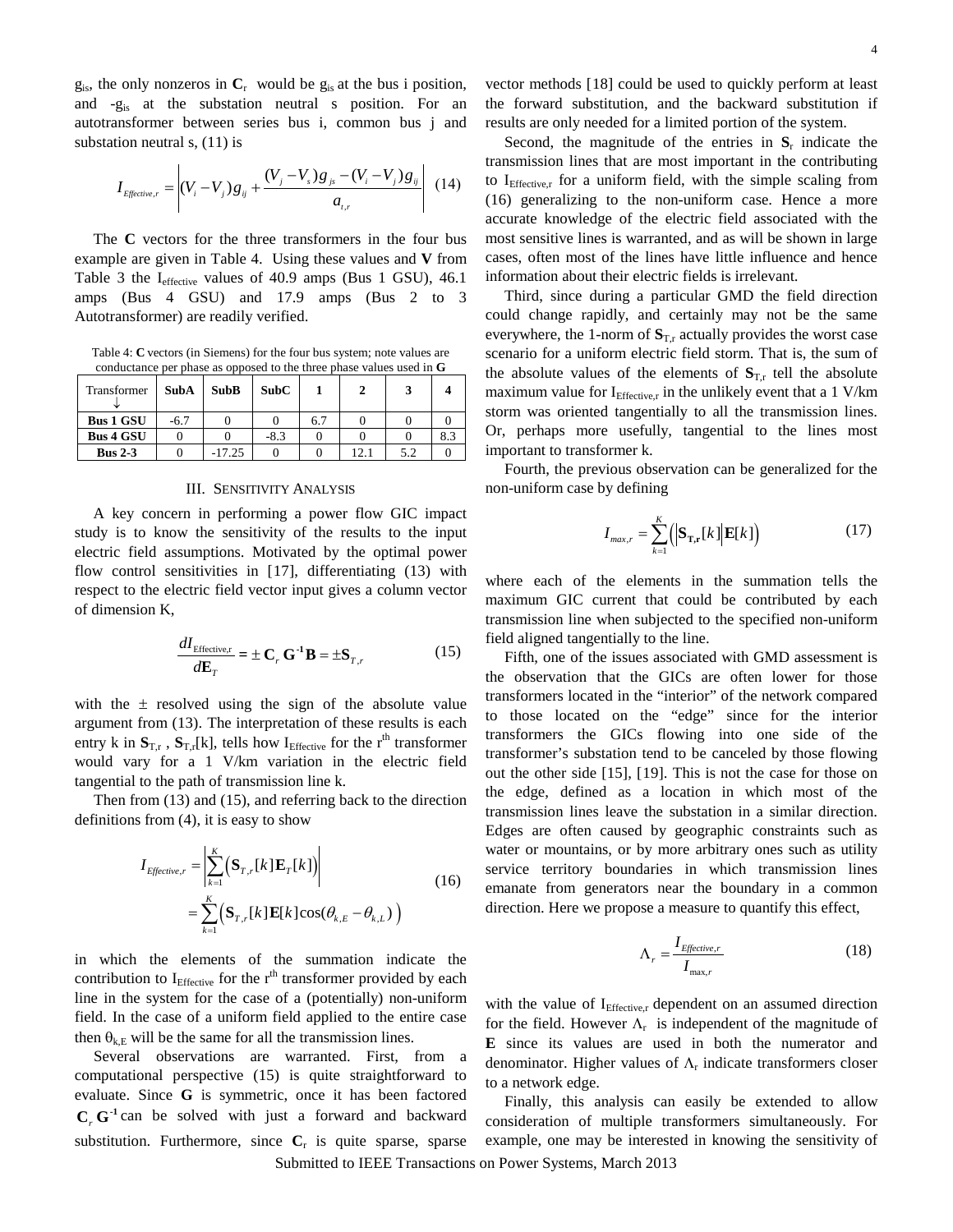the sum of the effective currents for all the transformers in a particular set R. This can be done by defining

$$
\mathbf{C} = \sum_{r=1}^{R} \left( \pm \mathbf{C}_r \right) \tag{19}
$$

again with the  $\pm$  resolved using the sign of the absolute value argument from [\(13\)](#page-2-7) for each transformer r. Then

$$
\frac{dI_{\text{Effective}}}{dE_T} = \mathbf{C}\mathbf{G}^{-1}\mathbf{B} = \mathbf{S}_T
$$
 (20)

tells the dependence of the effective currents for all the transformers in set R to the electric fields for each of the transmission lines. Also, if desired the sensitivity of the total GIC related reactive power losses for the transformers in R could be determined by scaling the values in each  $C_r$  by the coefficients from [\(10\)](#page-2-3).

The next section provides examples of these sensitivity calculations using the earlier four bus system along with the 20 bus example from [\[13\]](#page-1-0). Then, the following section provides some results from the 62,500 bus EI model with a focus on the American Electric Power (AEP) East footprint.

# IV. SMALL SYSTEM EXAMPLES

For the four bus system introduced previously with the assumed eastward electric field of 1 V/km, using [\(15\)](#page-3-1) gives the sensitivity values shown in Table [5.](#page-4-0) As noted immediately following [\(15\)](#page-3-1), since the transformer effective currents are defined using an absolute value, the sign of the associated sensitivities depends upon whether the argument in the absolute value function of [\(13\)](#page-2-7) is positive or negative. For the four bus system the values are positive for the Bus 1 GSU and the autotransformer, and negative for the Bus 4 GSU, resulting in a change in sign for the Bus 4 GSU values shown in Table [5.](#page-4-0)  Since the electric field is 1 V/km and applied tangentially to each line, the  $I<sub>Effective</sub>$  for each transformer can be verified using [\(16\)](#page-3-2) as just the sum of values in each column.

<span id="page-4-0"></span>Table 5: Transpose of  $S_T$  vectors for the four bus system

| Transmission<br>Lines $\downarrow$ | <b>Bus 1 GSU</b> | <b>Bus 4 GSU</b> | <b>Bus 2-3 Auto</b> |
|------------------------------------|------------------|------------------|---------------------|
| Line $1 - 2$                       | 35.02            | 5.87             | $-18.30$            |
| Line $3 - 4$                       | 5 87             |                  | 36.21               |

The strong dependence of the transformer effective currents on the nearby lines is immediately apparent in Table [5.](#page-4-0) For example, the Bus  $1$  GSU I<sub>Effective</sub> is more than six times as sensitive to the electric field on the adjacent line between Buses 1 and 2, compared with the more distant line between Buses 3 and 4. The cancellation effect is also apparent for the interior autotransformer compared to the two edge GSUs, with the electric field on the line between Buses 1 and 2 actually helping to decrease the effective current for the autotransformer. In this example since the two transmission lines point in the same direction the value of  $\Lambda_r$  is 1.0 for each <span id="page-4-3"></span>of the GSUs. For the autotransformer [\(17\)](#page-3-3) indicates the "worst case" scenario for a 1 V/km field would be if it were oriented east to west on one side of the transformer, and west to east on the other side, funneling all of the GICs into the autotransformer. The value of  $\Lambda_r$  is

$$
\Lambda_{2-3} = \frac{(36.21 - 18.30)}{(36.21 + 18.30)} = 0.329\tag{21}
$$

<span id="page-4-4"></span>with the lower value indicating an interior location.

Next the algorithm is applied to the twenty bus test system from [\[13\]](#page-1-0). A one-line of the system is shown in Fig. [2,](#page-4-1) in which the arrows visualize the flow of the GICs for the 1 V/km eastward (90 degree) field scenario; the size of the arrow is proportional to the GICs on each of the devices.



<span id="page-4-1"></span>Fig. 2 Twenty bus GIC test system one-line showing 1 V/km eastward values

<span id="page-4-2"></span>Table 6: Transpose of  $S_T$  vectors for two transformers from the twenty bus system

|                               | $\frac{1}{2}$ only $\frac{1}{2}$ $\frac{1}{2}$<br>T3, 18-17 | T8, 20-5 |          |       |
|-------------------------------|-------------------------------------------------------------|----------|----------|-------|
|                               | Eastward                                                    | Max      | Eastward | Max   |
| <b>I</b> <sub>effective</sub> | 31.55                                                       | 48.09    | 13.07    | 92.1  |
| Line $2-3$                    | 5.82                                                        | 5.84     | $-2.53$  | 2.53  |
| Line 2-17                     | $-4.50$                                                     | 5.84     | 1.95     | 2.54  |
| Line $15-4$                   | 0.62                                                        | 0.65     | 8.07     | 8.55  |
| Line 17-16                    | 11.64                                                       | 12.01    | $-0.79$  | 0.82  |
| Line 4-5,1                    | 1.35                                                        | 1.65     | $-11.38$ | 13.95 |
| Line 4-5.2                    | 1.35                                                        | 1.65     | $-11.38$ | 13.95 |
| Line $5-6$                    | 0.76                                                        | 0.81     | 21.57    | 23.16 |
| Line $5-11$                   | 0.00                                                        | 0.00     | 0.00     | 0.00  |
| Line $6-11$                   | $-0.05$                                                     | 0.25     | $-0.25$  | 1.23  |
| Line $4-6$                    | 2.46                                                        | 2.47     | 9.19     | 9.21  |
| Line 15-6,1                   | 1.72                                                        | 1.81     | 0.63     | 0.66  |
| Line $15-6.2$                 | 1.72                                                        | 1.81     | 0.63     | 0.66  |
| Line $11-12$                  | 0.40                                                        | 0.40     | 1.98     | 1.98  |
| Line $16-20$                  | 0.01                                                        | 0.46     | $-0.06$  | 6.03  |
| Line 17-20                    | 8.27                                                        | 12.45    | $-4.55$  | 6.86  |

Table [6](#page-4-2) gives the sensitivity values for two transformers, GSU Transformer T3 going between buses 18 and 17 (shown on the upper left edge of the one-line) and autotransformer T8 going between buses 20 and 5 (shown in the middle of the oneline). For the 1 V/km eastward field the effective currents are 31.55 A for T3 and 13.07 A for T8 with the amounts contributed by each line given in columns two and four respectively. Columns three and five give the line contributions assuming a tangential field. For this field direction the values of the  $\Lambda$ 's are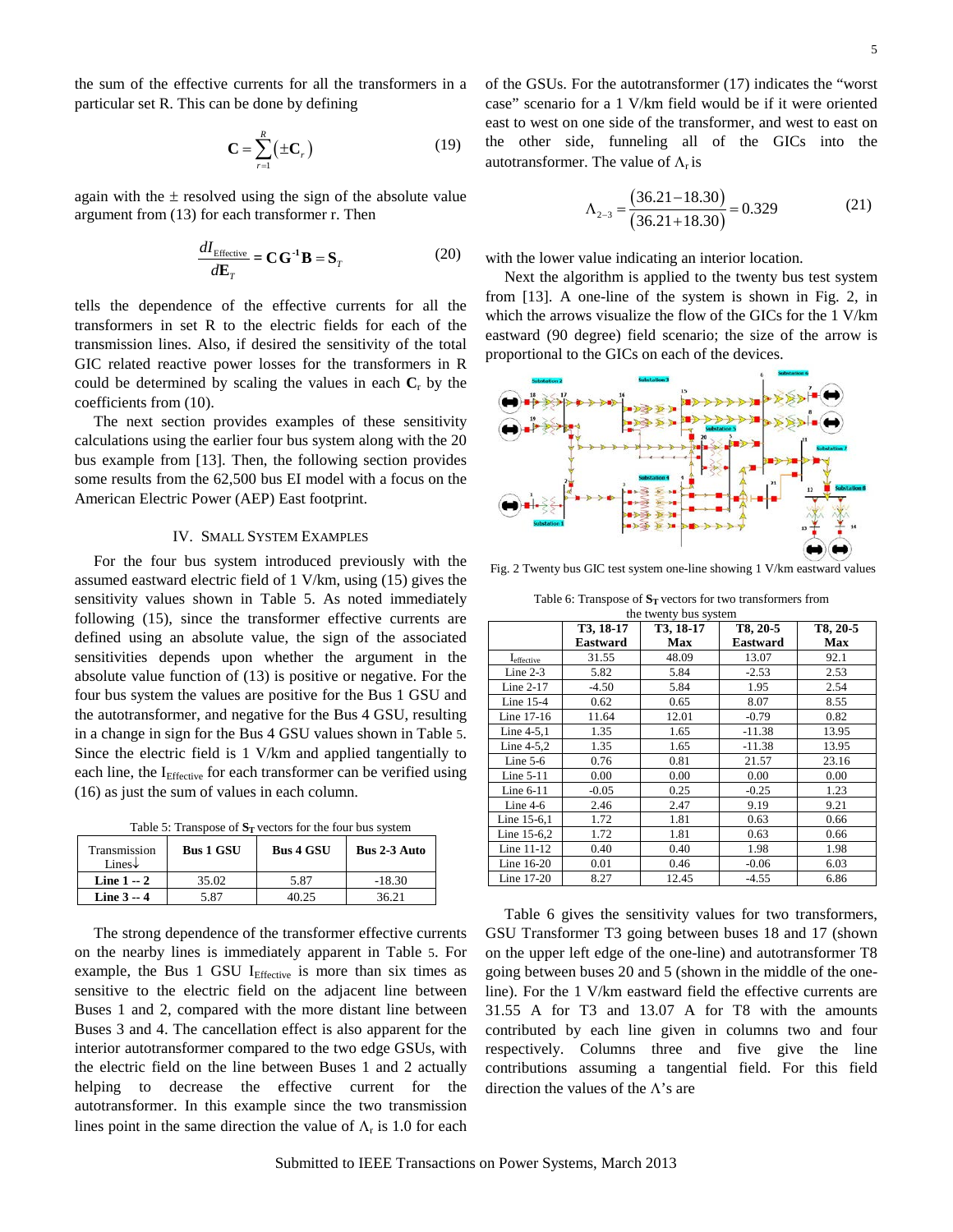$$
\Lambda_{T3} = \frac{31.55}{48.09} = 0.656
$$
  
\n
$$
\Lambda_{T8} = \frac{13.07}{92.10} = 0.142
$$
\n(22)

indicating, respectively, their edge and interior locations.

As was the case for the four bus system, for T3 large amount of the GICs are contributed by the nearby transmission lines with the three first neighbor lines (2-17, 17-16, 17-20), contributing  $(-4.50 + 11.64 + 8.27) = 15.41$  A  $(48.8\%)$ , while the second neighbor lines (2-3, 16-20) contribute another 18.5%; the most distant lines (6-11, 11-20) contribute only about 1%. This effect is less dramatic for T8 because of 1) the relatively small system size, and 2) its more central location. In the next section the dependence of the effective currents on the more local transmission lines will be demonstrated using the much larger EI model.

#### V. LARGE CASE EXAMPLES

In this section sensitivity analysis is demonstrated using a 62,500 bus, 7500 transformer, 57,500 transmission line EI model. Here the analysis is focused on a subsystem of the EI model, the American Electric Power (AEP) East footprint that covers a portion of the eastern US shown in Fig. 3. In the model AEP East contains about 1300 buses, 275 transformers and 1900 transmission lines. The figure uses yellow arrows to show the magnitude and direction of the GIC flows for an assumed 1 V/km uniform eastward field applied to the entire EI.

Table [7](#page-5-0) shows the results of the sensitivity analysis, with the transformers at the edges of the network marked as (e), and the ones in the middle of the system marked as (m). The location of the six Tabl[e 7](#page-5-0) transformers, arbitrarily named A-F, are indicated on the figure. Some of these transformers were selected based on the results of a previous study [19], wherein the transformers that are likely to exhibit the highest neutral currents for various electric field scenarios were determined.



Fig. 3 Portion of EI encompassing the AEP East system footprint with GIC flows and Tabl[e 7](#page-5-0) transformer locations

Several key transformers, including GSUs and autotransformers, of different nominal voltages and locations were investigated. For each transformer the table shows 1) the value  $I_{\text{max.r}}$ , computed using [\(17\)](#page-3-3), 2) some statistics on the transmissions lines that contributed to this value calculated using [\(15\)](#page-3-1), and 3) the values of  $I<sub>Effective,r</sub>$  and  $\Lambda r$  computed using an assumed northward (0 degree) and an assumed eastward (90 degree) uniform 1 V/km electric field.

Table [7](#page-5-0) indicates that for these transformers, GICs are localized, in that out of the 57,500 transmission lines in the entire study footprint, less than 100 lines account for 90 % of the GIC in a particular transformer. This means that while performing a GMD analysis, accurate information of the GMD induced voltages on only this small subset of transmission lines would ultimately be needed.

| Table 7: Sensitivity analysis of certain transformers in the AEP East area                |                                                        |                                                               |                                                        |                                                        |                                                               |                                                         |  |
|-------------------------------------------------------------------------------------------|--------------------------------------------------------|---------------------------------------------------------------|--------------------------------------------------------|--------------------------------------------------------|---------------------------------------------------------------|---------------------------------------------------------|--|
| <b>Transformer Name,</b>                                                                  | A, 765/345 kV                                          | B, 765/26 kV                                                  | C, $765/345$ kV                                        | D, 345/138 kV                                          | E, 765/345 kV                                                 | F, 345/138 kV                                           |  |
| <b>Nominal KV and Type</b>                                                                | Autotransformer                                        | GSU                                                           | Autotransformer                                        | Autotransformer                                        | Autotransformer                                               | Autotransformer                                         |  |
|                                                                                           | (e)                                                    | (e)                                                           | (e)                                                    | (m)                                                    | (m)                                                           | (m)                                                     |  |
| $I_{max,r}$                                                                               | 22.106                                                 | 69.739                                                        | 82.917                                                 | 33.473                                                 | 157.461                                                       | 66.755                                                  |  |
| <b>Highest % contribution</b><br>to $I_{max,r}$ by a line                                 | 37.904                                                 | 33.026                                                        | 46.097                                                 | 10.815                                                 | 20.866                                                        | 17.031                                                  |  |
| No. of lines<br>contributing to<br>75% of $I_{max.r}$                                     | $10$ (total)<br>4 (connecting $1st$<br>neighbor buses) | 5 (all are<br>connected to 1 <sup>st</sup><br>neighbor buses) | $16$ (total)<br>9 (connecting $1st$<br>neighbor buses) | $24$ (total)<br>9 (connecting $1st$<br>neighbor buses) | 9 (all are<br>connected to 1 <sup>st</sup><br>neighbor buses) | $25$ (total)<br>12 (connecting $1st$<br>neighbor buses) |  |
| Proximity of the 75%<br>contributing lines                                                | $23 - 280$ km                                          | 45 - 234 km                                                   | $5 - 190$ km                                           | $9 - 234$ km                                           | $31 - 280$ km                                                 | $6 - 151$ km                                            |  |
| No. of lines<br>contributing to<br>90% of $I_{max,r}$                                     | 39                                                     | 22                                                            | 90                                                     | 90                                                     | 46                                                            | 87                                                      |  |
| $I_{\text{Effective},r}$ for a 0 degree,<br>1 V/km electric field<br>$(I_{Effective,r}0)$ | 10.526                                                 | 38.194                                                        | 32.011                                                 | 5.359                                                  | 32.105                                                        | 11.301                                                  |  |
| $\Lambda_{r0} = I_{Effective,r}0 / I_{max,r}$                                             | 0.476                                                  | 0.548                                                         | 0.386                                                  | 0.16                                                   | 0.204                                                         | 0.169                                                   |  |
| IEffective,r for a 90 degree,<br>1 V/km electric field<br>$(I_{Effective,r}90)$           | 2.352                                                  | 17.344                                                        | 20.461                                                 | 1.719                                                  | 29.298                                                        | 7.742                                                   |  |
| $\Lambda_{r90} = I_{Effective,r}$ 90 / $I_{max,r}$                                        | 0.106                                                  | 0.249                                                         | 0.247                                                  | 0.051                                                  | 0.186                                                         | 0.116                                                   |  |

<span id="page-5-0"></span>Table 7: Sensitivity analysis of certain transformers in the AEP East area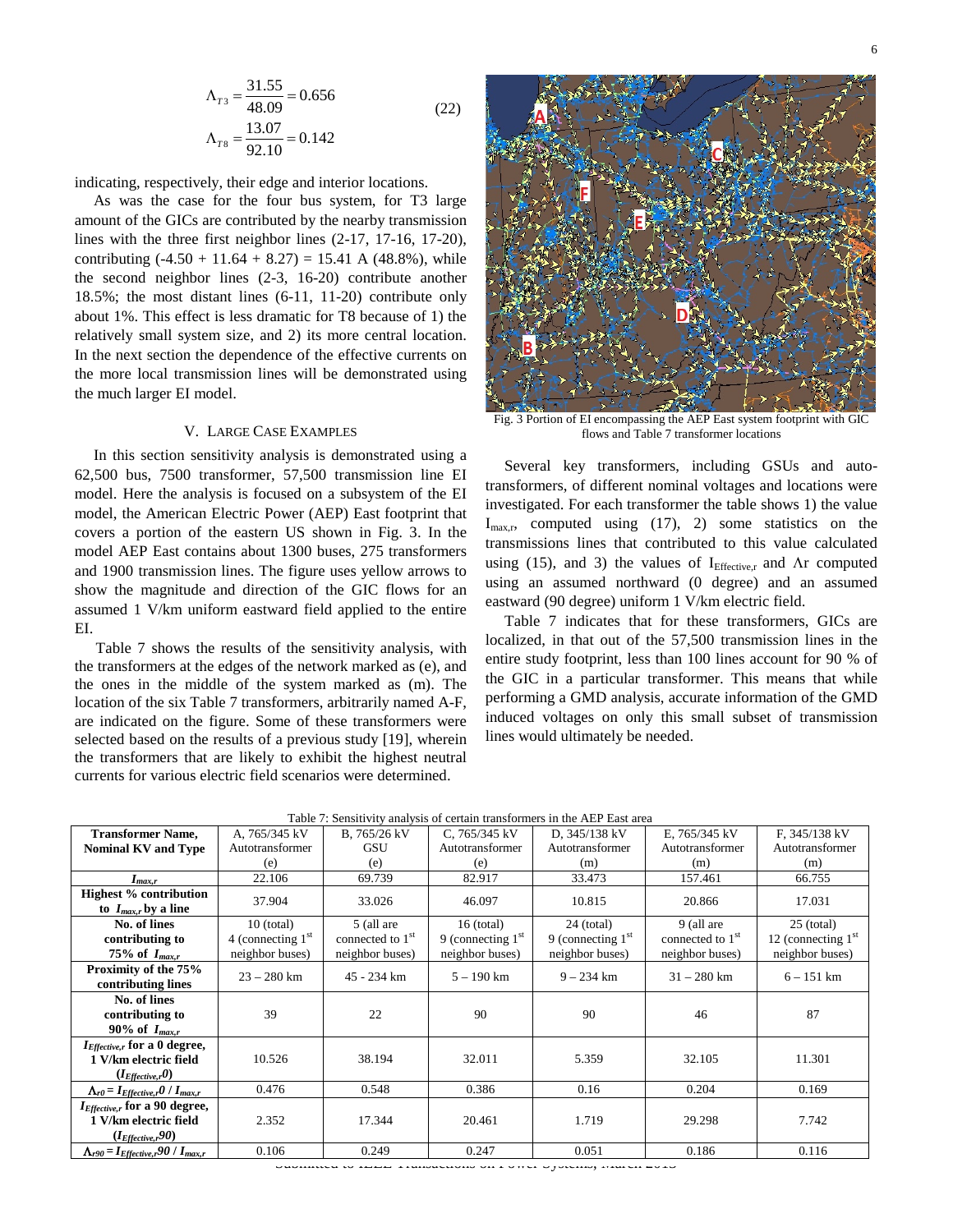<span id="page-6-12"></span><span id="page-6-11"></span>In the case of transformers located at the edges of the network, the most sensitive line for a particular transformer contributes a higher percentage of GICs than the most sensitive line for a transformer located in the middle of the network. The value of  $I_{max,r}$  for a given transformer represents the absolute worst case maximum  $I<sub>Effective.r</sub>$  value for a 1 V/km electric field. Comparing this to the actual  $I_{\text{Effective,r}}$  for a northward (0 degree) or an eastward (90 degree) field, the table shows that the overestimation of the effective GICs, indicated by  $I_{\text{max,r}}$ , over the actual effective value is higher in the cases of transformers in the middle than those at the edges.

<span id="page-6-15"></span><span id="page-6-14"></span><span id="page-6-13"></span>Also the results show that the 765 kV lines contribute most of the GICs to these transformers. This can be attributed to the fact that they connect the first neighbor buses to the transformers of interest. It also appears that the number of first neighbor buses is proportional to the number of lines necessary to contribute 75% of that transformer's GIC. The data shows that the fewer the first neighbor buses, the fewer lines required to contribute 75% of the transformers GIC.

<span id="page-6-19"></span><span id="page-6-18"></span><span id="page-6-17"></span><span id="page-6-16"></span><span id="page-6-0"></span>Finally, to get a feel for the transmission lines GIC contributions for the entire AEP East footprint, [\(19\)](#page-4-3) and [\(20\)](#page-4-4) were used with R defined as the set of the 60 AEP East transformers with the largest effective currents. With a 1 V/km uniform eastward field the net  $I<sub>Effective</sub>$  for these 60 transformers is 666.3 A. Of this 629.4 A (94.4%) is contributed by AEP East transmission lines (including tie-lines), with a single 765 kV line contributing almost 10%. Overall the ten transmission lines with the highest contributions provide 52% of the total, while the highest twenty lines contribute 76% of the total effective transformer GICs. Results are similar for a northward field, with a total  $I_{\text{Effective}}$  of 684.0 A with 647.9 A (94.7%) contributed by AEP East lines. In both cases about 1% of the transmission lines contributed about 99% of the GICs, and that geographically these lines were relatively close to the affected transformers.

<span id="page-6-6"></span><span id="page-6-5"></span><span id="page-6-4"></span><span id="page-6-3"></span><span id="page-6-2"></span><span id="page-6-1"></span>The ramification is that detailed knowledge of the GMDinduced electric fields is probably needed only for transmission lines within or nearby to the study footprint. This is a quite useful result since in some geographic locations, such as near salt water or in locations with varying crust conductivity, the field calculations can be involved. For footprints outside such regions simpler models, perhaps even uniform electric fields, could be used. Even for footprints containing more complex geographic locations, the more detailed electric field calculations are only needed for the footprint itself and nearby locations.

# VI. SUMMARY AND FUTURE WORK

<span id="page-6-10"></span><span id="page-6-9"></span><span id="page-6-8"></span><span id="page-6-7"></span>This paper has presented a computationally efficient algorithm for determining the set of transmission lines that contribute most to the effective GICs in a specified set of transformers. Large system results have indicated the detailed GMD induced electric fields are often only needed for transmission lines within or nearby to a specified study footprint.

In closing it is important to note issues that are left for future work. First, this paper has not considered the dependence of the results on the size of the system model itself. That is, the size of the **G** matrix. From a computational perspective this isn't a significant limitation since the matrix can be quickly factored even for large systems such as the EI. However, obtaining the GIC specific parameters needed to construct **G**, such as the substation grounding resistance, can sometimes be difficult. As was mentioned in [\[10\]](#page-0-3), default parameters can be used if necessary, but quantification of the associated error is an area for future research.

Second, this paper has not addressed the issue of how large of a study footprint is needed for voltage stability assessment. As mentioned in the introduction (from [\[2\]](#page-0-4)), there are two primary risks to the bulk grid from GICs: damage to transformers due to increased heating and loss of reactive support leading to voltage collapse. Just knowing the transformer GICs can be helpful with the first, but to determine the impact of the GICs on the second requires power flow studies as described in [\[8\]](#page-0-2), [\[9\]](#page-0-5), and [\[10\]](#page-0-3). The set of transformers for which the reactive power losses need to be calculated (i.e., using [\(10\)](#page-2-3)) has not been addressed in this paper. This is an area for future study, undoubtedly building upon the rich voltage stability literature.

#### VII. REFERENCES

[\[1](#page-6-19)] V.D. Albertson, J.M. Thorson Jr., R.E. Clayton, S.C. Tripathy, "Solar-Induced-Currents in Power Systems: Cause and Effects," *IEEE Trans. on Power Apparatus and Systems*, vol. PAS-92, no.2, pp. 471-477, March/April 1973.

[2] "2012 Special Reliability Assessment Interim Report: Effects of Geomagnetic Disturbances on the Bulk Power System," NERC, Feb. 2012.

[3] V.D. Albertson, J.A. Van Baelen, "Electric and Magnetic Fields at the Earth's Surface Due to Auroral Currents," *IEEE Trans. on Power Apparatus and Systems*, vol. PAS-89, pp. 578-584, April 1970.

[4] D.H. Boteler, "Geomagnetically Induced Currents: Present Knowledge and Future Research," *Proc. IEEE Trans. on Power Delivery*, vol. 9, pp. 50- 58, Jan. 1994.

[5] K. Zheng, R.J. Pirjola, D.H. Boteler, L. Liu, "Geoelectric Fields Due to Small-Scale and Large-Scale Currents," *IEEE Trans. on Power Delivery,* vol. 28, pp. 442-449, January 2013.

[6] J.L. Gilbert, "Modeling the effect of the ocean-land interface on induced electric fields during geomagnetic storms," *Space Weather*, vol. 3, pp. 1-9, 2005.

[7] R. Pirjola, "Practical Model Applicable to Investigating the Coast Effect of the Geoelectric Field in Connection with Studies of Geomagnetically Induced Currents," *Advances in Applied Physics*, vol. 1, no. 1, pp. 9-28, 2013.

[8] V.D. Albertson, J.G. Kappenman, N. Mohan, and G.A. Skarbakka, "Load-Flow Studies in the Presence of Geomagnetically-Induced Currents," *IEEE Trans. on Power Apparatus and Systems*, vol. PAS-100, pp. 594-606, Feb. 1981.

[9] J. Kappenman, "Geomagnetic Storms and Their Impacts on the U.S. Power Grid," Metatech Corporation Report Meta-R-319, Jan. 2010.

[10] T.J. Overbye, T.R. Hutchins, K. Shetye, J. Weber, S. Dahman, "Integration of Geomagnetic Disturbance Modeling into the Power Flow: A Methodology for Large-Scale System Studies," *Proc. 2012 North American Power Symposium*, September 2012, Champaign, IL.

[11] E.E. Bernabeu, "Modeling Geomagnetically Induced Currents in Dominion Virginia Power Using Extreme 100-Year Geoelectric Field